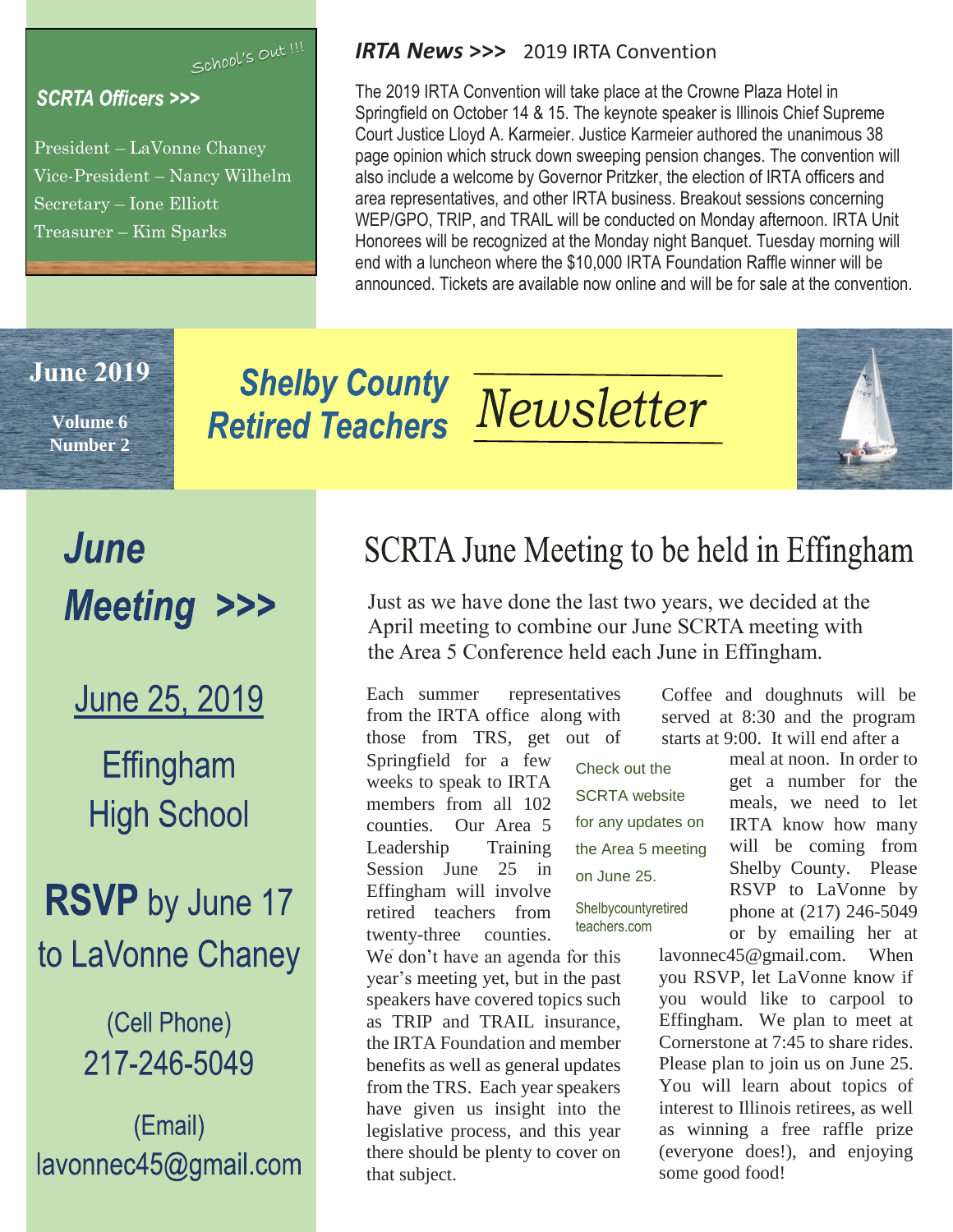### **TRS News >>>**

### **For Retirees:**

#### TRS Board of Trustees Election

There have been changes in the TRS Board of Trustees this spring. Dr. Carmen I. Ayala became the new Illinois State Superintendent of Education, and thus became president of the TRS Board of Trustees. Elections were held in April for two Active Members of the Board (voted on by active members of TRS) and one Annuitant Member (voted on by TRS annuitants). Marsha Byas of Harrisburg, and current Trustee Andrew Hirshman of Oak Park were elected by active members. Douglas Strand of East Moline was elected by annuitant members.

Under state law, 6 members of the 13-member board are elected by TRS members. Four of the 6 members are elected solely by the System's 161,000 active members and the other 2 members are elected by the 110,000 annuitants. Trustees are elected every two years to staggered four-year terms.

Six remaining members of the TRS Board are appointed by the governor with the advice and consent of the Illinois Senate. The 13th member, by law, is always the state superintendent of public instruction, who is also the president of the Board.

One of the current trustees is Larry Pfeiffer, who attended Shelbyville High School.

#### **For Current & Inactive Teachers**

If you know a current or inactive teacher, you might pass along this news to them.

TRS has begun a pilot program this summer called Bring TRS to You. Counselors from TRS will travel to several parts of the state for individual meetings with Tier 2 members so that these members don't have to travel sometimes hours to Springfield for a half-hour appointment. The nearest location to Shelby County is Effingham on July 23, 24, and 25. Members must make appointments in advance.

Two other new programs are the "Accelerated Annual Increase" (AAI) program for retiring Tier 1 members and a buyout program for inactive members. Under the AAI, retiring Tier 1 members who choose this program give up their annual pension increase (currently 3%) and instead take a lump sum amount now with a future annual pension increase of 1.5%. Under the buyout program, TRS will offer all eligible inactive members in both Tier 1 and Tier 2 a chance for a one-time payment that equals 60 percent of the present value of the member's anticipated pension benefits. Members accepting the accelerated payment give up any future claim to a TRS benefit.

Details on these 3 programs can be found on the TRS website or by contacting TRS directly.

# **Legislative News >>>**

When we met in April, Gov. Pritzker had proposed a budget that underfunded the Teachers' Retirement System by more than \$500 million and had extended the time it would take to pay off the unfunded liabilities by 7 years. However in May he withdrew this plan, citing unanticipated revenue growth. More good news: the budget includes full funding for TRIP and TRAIL insurance programs.

No legislation opposed by the IRTA passed this year. The Illinois Retired Teachers Association sought one bill for passage this year. HB 2700 was introduced by Representative Katie Stuart, a Democrat from the Metro-East area and sponsored in the Senate by Neil Anderson, a Republican from the Quad-Cities. The legislation extended the amount of time Central Management Services (CMS) must refund overpayments related to retired teachers' health insurance. Currently, CMS will refund overpayments for a period up to 6 months. HB 2700 requires CMS to pay refunds for a period up to 7 years. The legislation is intended to make the TRIP and TRAIL program more fair to participants who are improperly billed by the State. HB2700 passed the House 113-0-0 and the Senate 59-0-0.